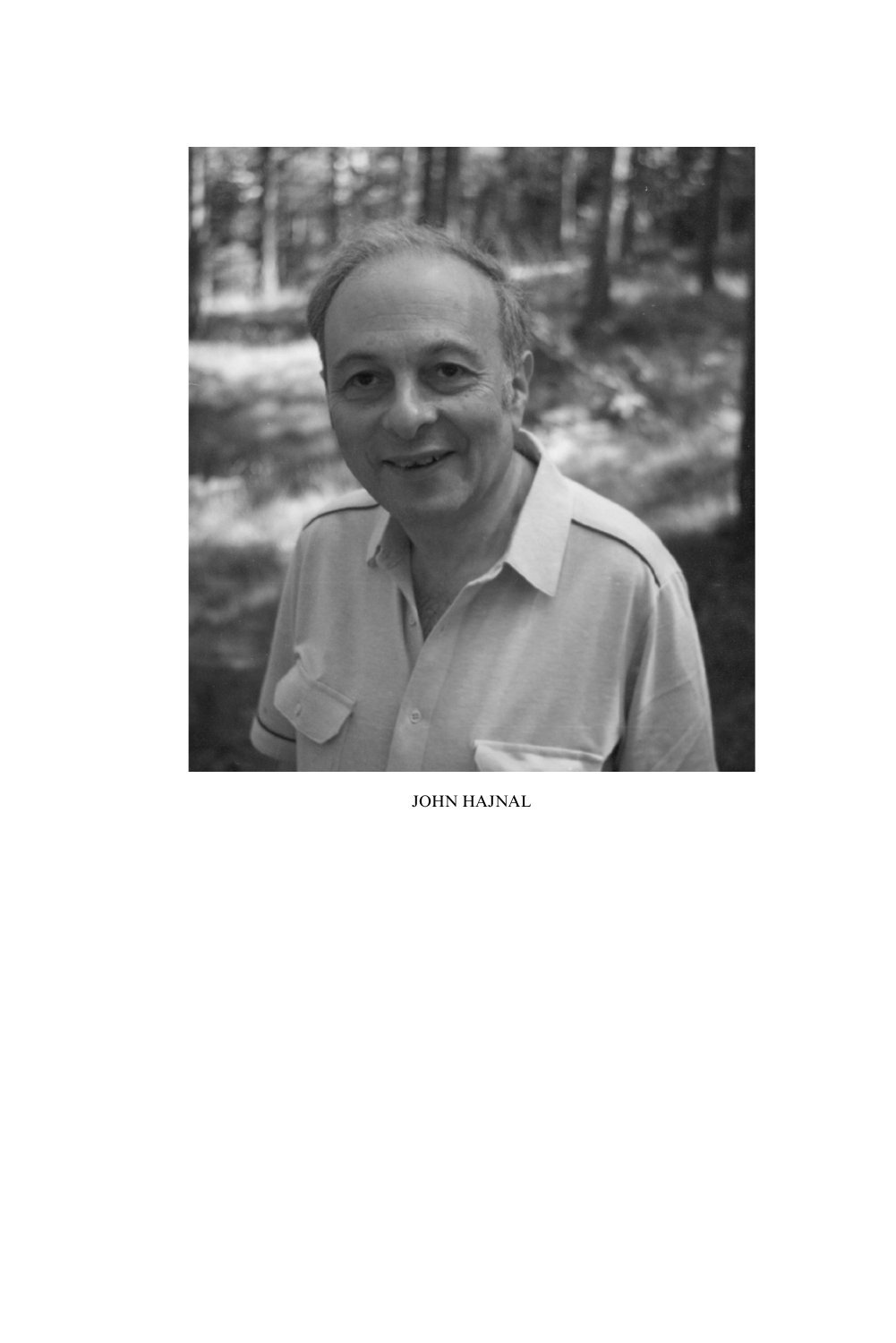# John Hajnal 1924–2008

## Introduction

John Hajnal was born on 26 November 1924 in Darmstadt, a town close to Frankfurt, which was then in the German State of Hesse. His full name was John Hajnal-Kónyi, reflecting the family's Hungarian background. The family was also Jewish, and with increasing discrimination and persecution during the Nazi regime it decided to leave Germany. John was sent to a Quaker school in The Netherlands in 1936. A notable linguist, he became fluent in Dutch and later in life would sometimes lapse into Dutch. He described this as the happiest time of his life (Seneta, 2010). His parents left Germany for England and John rejoined them in 1937. He then attended University College School in Hampstead, London, and entered Balliol College, Oxford, at age 16. John was highly academically talented and was also multilingual. Initially he studied classics, but switched to politics, philosophy and economics in his second year and gained a First Class Honours degree in 1943.

Although without an academic background in statistics or mathematics, he had a strong interest and flair for these subjects and was a member of the staff of Britain's Royal Commission on Population in the period 1944–8. During that time, he contributed to the work of the Commission but also started to develop his wider interests in demography, which led to a number of publications in the premier journal in the discipline, *Population Studies*, and elsewhere, including the *American Sociological Review* and *Population Index*, in the late 1940s and early 1950s. At the same time, two demographers who were to play important roles at the

*Biographical Memoirs of Fellows of the British Academy*, XIII, 251–269. © The British Academy 2014.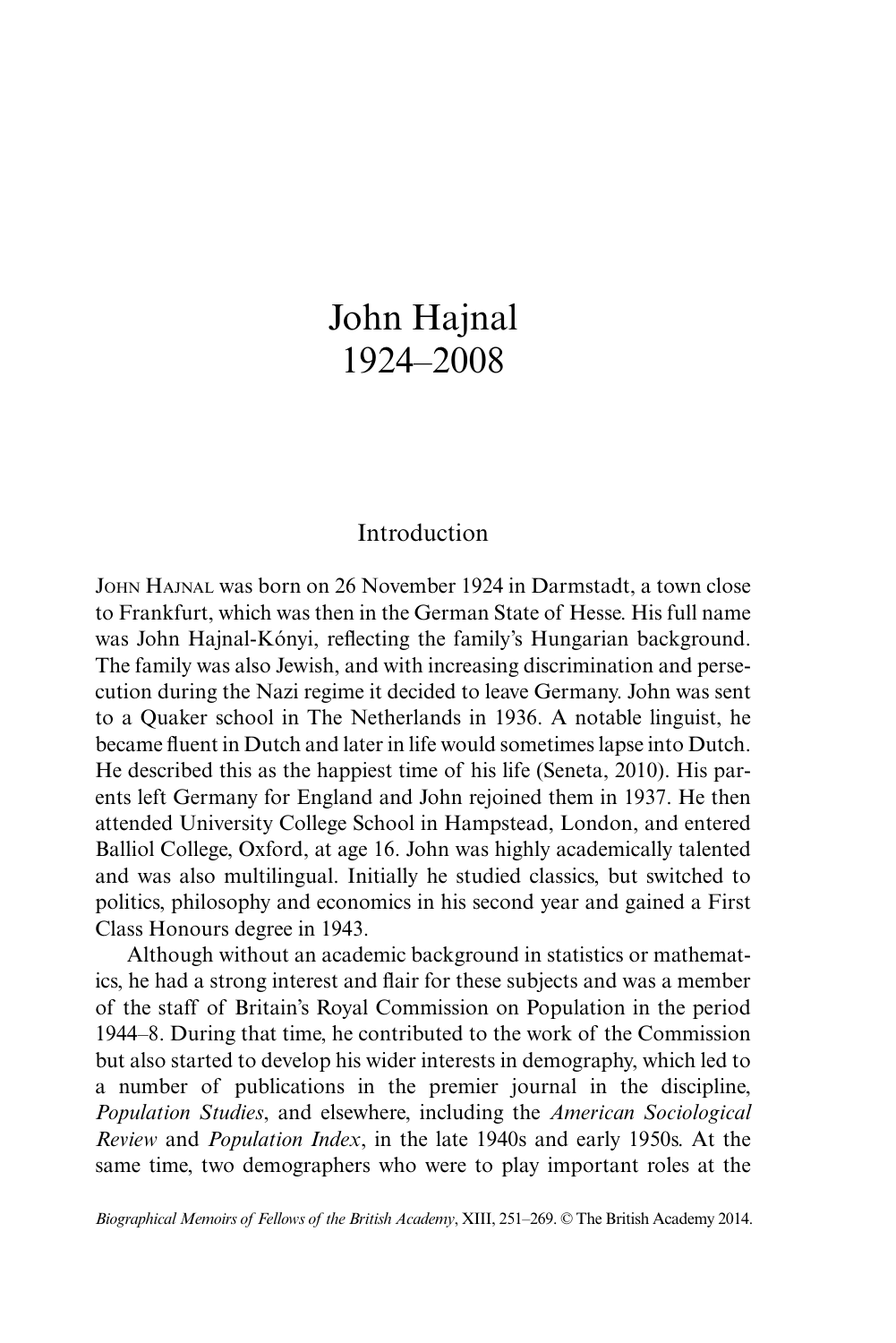London School of Economics (LSE), David Glass and Eugene Grebenik, were also working with the Commission.

Although relatively young, his contribution to the work of the Commission was well recognised and he was recruited to work on demography at the UN in New York (where he met his future wife Nina) by Frank Notestein, who was the first director of the UN Population Division. He stayed at the UN from 1948 to 1951, but then moved to Princeton University when Frank Notestein, who had been on leave from his post as Director of Office of Population Research (OPR) at Princeton University, returned. Frank Notestein was one of the fathers of demographic transition theory and he attracted a number of distinguished scholars—the calibre of staff that he recruited included Irene Taeuber, Frank Lorimer, Dudley Kirk, Kingsley Davis, Robert Potter, and Charles Westoff, indicating the standing of John Hajnal at that time. He spent the time there not only working with Notestein but he also, importantly for his future development, spent considerable time in developing his mathematics skills (William Feller was at Princeton during John Hajnal's 1951–3 period there). The family then returned to England, where John took up a post in the Department of Social and Preventive Medicine at Manchester University in 1953. John Hajnal was influenced and encouraged by the probabilists Maurice Bartlett and Walter Ledermann during his time at Manchester.

The family moved to London in 1957, when John obtained a lectureship at the London School of Economics. John was recruited by LSE principally as a demographer, but over time his interests increasingly turned to theoretical statistics. He was promoted to Reader in 1966 and to Professor of Statistics in 1975. He became an elected member of the International Statistical Institute (ISI) in 1961 and a Fellow of the British Academy in 1966. He retired from the LSE in 1986, although he continued contact with the institution both socially and intellectually; he was still publishing papers with members of the Statistics Department in 1999.

Since he had both substantive interests and strong statistical technical skills, he was able to attract research students with interests that overlap these two areas. The most notable was probably Bill Hamilton who became a major figure in evolutionary theory, producing a number of key findings including the kinship coefficient of altruism. Bill Hamilton transferred from Cambridge to be supervised by John Hajnal and Cedric Smith of University College London (UCL), apparently because Ronald Fisher was regarded there as a 'mere' statistician. However, Hamilton did not feel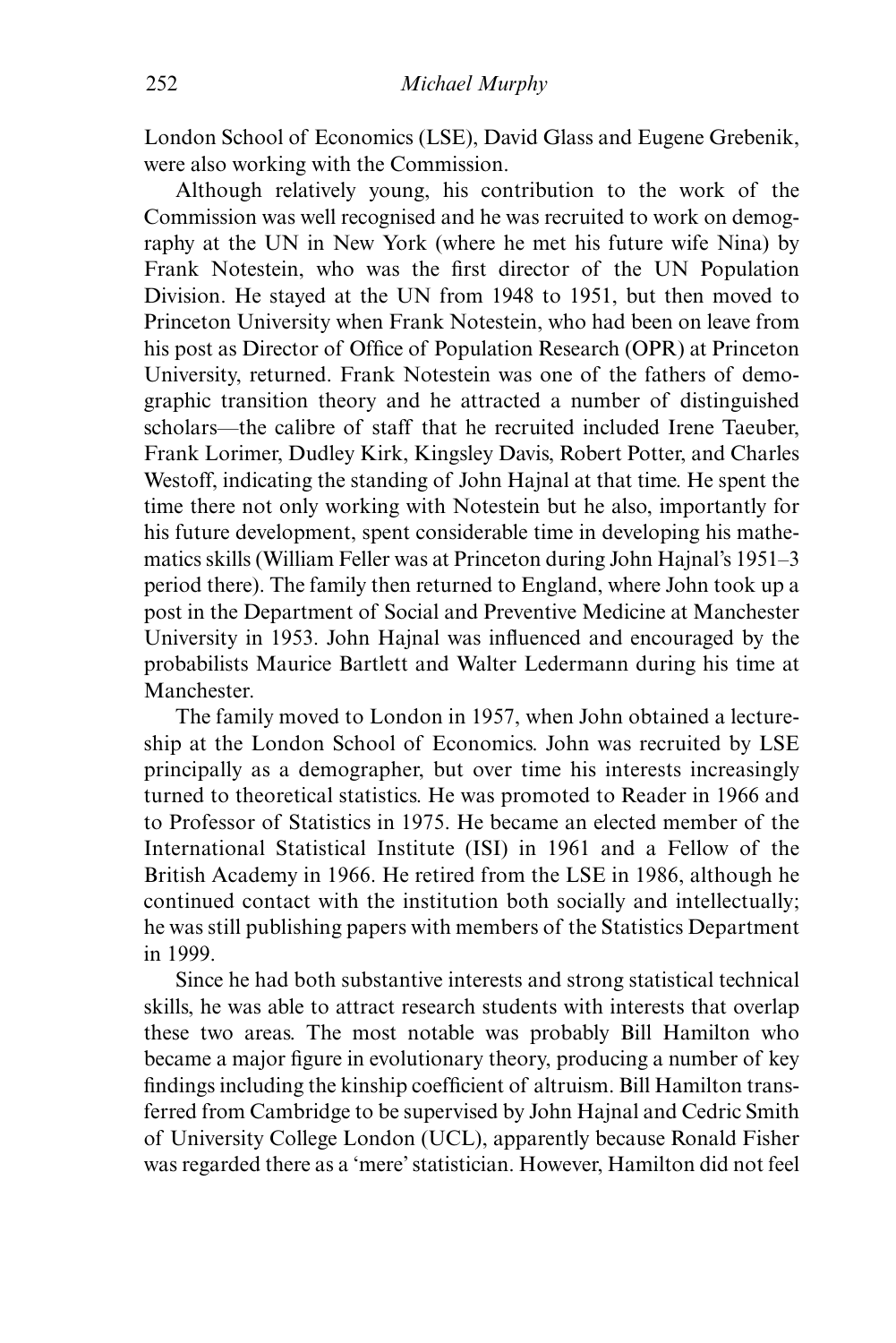entirely at home in his new environment and after a year transferred to UCL. Norman Carrier appears to have been the member of staff who left the greatest impression from his time at LSE (Hamilton, 1995, pp. 3–4).

John Hajnal's teaching at LSE concentrated on theoretical statistics, especially in actuarial mathematics, although his most influential research work is in demography. He was a member of the Statistics Department and there was very little overlap with the postgraduate M.Sc. Demography courses that were mainly taught by a group of specialist demographers— David Glass, Norman Carrier and Chris Langford.

In his time at LSE, a number of developments took place in demography. Under the leadership of David Glass, who was then the foremost scholar in the discipline in the country, funding had been obtained from the Ford Foundation to set up an M.Sc. in Demography from 1965–6 (Langford, 1988). LSE also housed the Population Investigation Committee (PIC), members of which, especially David Glass, had been responsible for undertaking much of the work of the Royal Commission on Population. The PIC continued its activities, including organising a number of large-scale studies such as the 1946 Birth Cohort Study (NSHD: Wadsworth, 2010) and later studies such as ones on birth control and fertility in Great Britain (e.g. Langford, 1976). The PIC also publishes the journal *Population Studies*. However, John Hajnal played little role in these activities; he was never a member of the editorial board of the journal although he was a frequent contributor to book reviews not only in *Population Studies* but in other journals as well.

Although he served as member of the PIC for a number of years, he does not seem to have been active in the Committee or in the establishment of a number of major initiatives at the time. David Glass was setting up a large-scale demography training programme and running the PIC. Bill Brass at the London School of Hygiene and Tropical Medicine was devising new methods for measuring fertility and mortality in countries with poor data collection systems and also building up an active research centre. Tony Wrigley and Peter Laslett at Cambridge were founding the Cambridge Group for the History of Population and Social Structure (HPSS) as well as writing books for the wider informed public, such as *The World We Have Lost* (Laslett, 1965), which appeared in the same year as John Hajnal's most famous paper on European marriage patterns (Hajnal, 1965), and *Population and History* (Wrigley, 1969). Although he did not play a prominent role in major scientific congresses and learned societies, Hajnal built up a series of links with scholars with overlapping interests in a number of institutions. He made frequent visits to Cambridge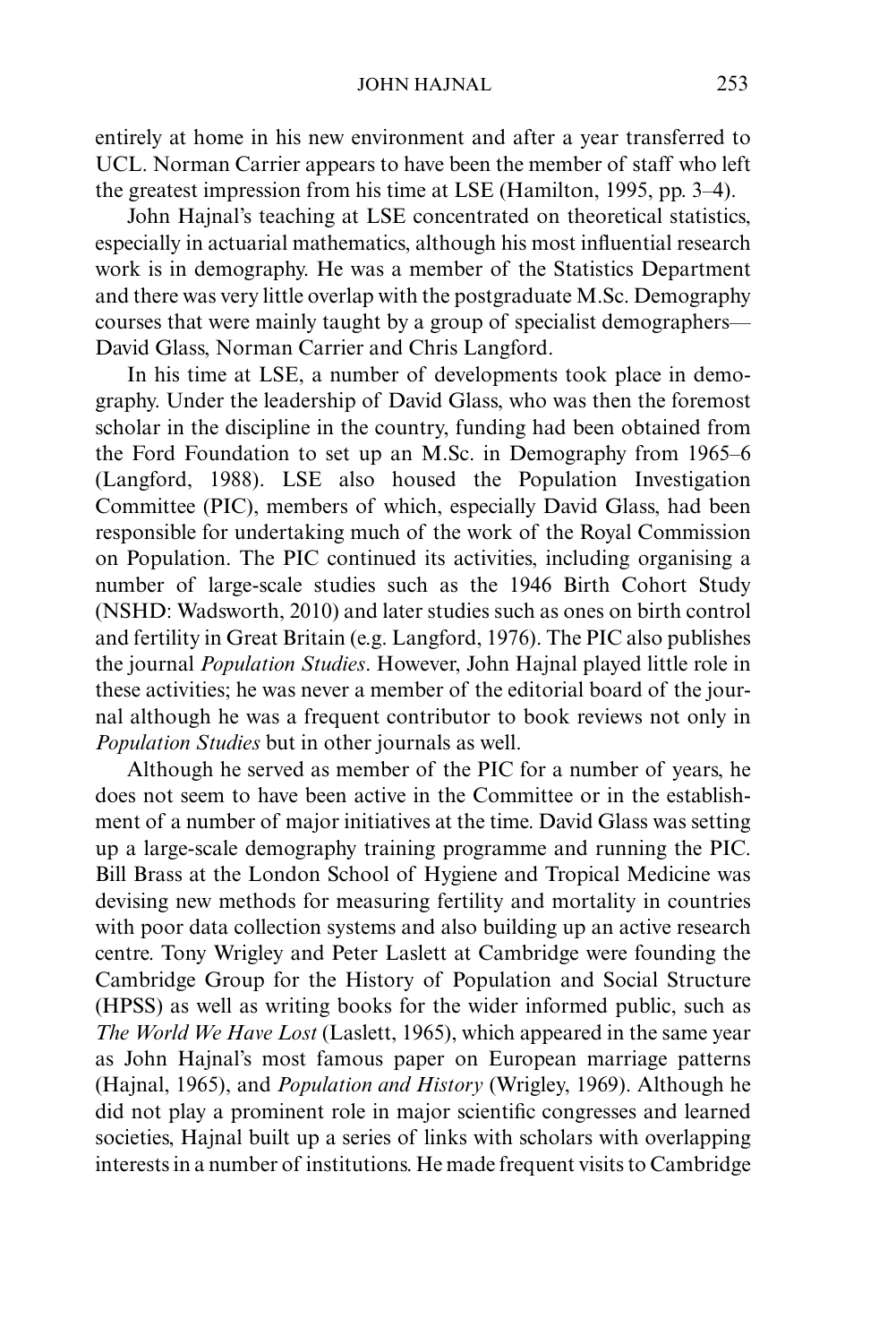to discuss work with members of HPSS, including Peter Laslett with whom he had a close relationship even though they had very different personalities, and other scholars with overlapping interests such as Jack Goody and Alan MacFarlane. His periods of study leave included Visiting Fellow at Trinity College, Cambridge, OPR at Princeton (where he wrote his 1982 paper) and Rockefeller University, New York, where he collaborated with Joel Cohen. We now summarise his various contributions to scholarship.

## Demographic Modelling

#### **Population projections in practice and in theory**

John Hajnal had started work at the Royal Commission on Population in 1944. The Commission had been proposed in 1936 when there was substantial concern about population decline—a book by Enid Charles, the wife of Lancelot Hogben, one-time professor of Social Biology at LSE, *The Twilight of Parenthood* (Charles, 1934) had suggested that the British population might fall substantially. If the recent trend in Sweden occurred there too, the population of England and Wales would fall by 90 per cent to about four million over the next century (Charles, 1938). The establishment of the Commission was interrupted by the Second World War and it did not formally gain approval by Royal Warrant until 1944. John Hajnal was well placed with his quantitative skills to contribute to its work. In his time there, together with Bryan Hopkin, a life-long friend who was Assistant Secretary to the Commission and later became Chief Economic Adviser to the Treasury and Head of the Government Economic Service, he undertook the first large-scale and systematic set of population projections for Britain. In the past methods for doing so had been based on procedures for which the justification was unclear. However, in the 1930s models using matrix algebra were developed by scholars like Whelpton and Leslie. These provide a coherent way for incorporating assumptions about the components of population change and showing the implications of these in both the short and the long term. The work involved in making projections was time-consuming given the limited technology available at the time for undertaking the substantial number of calculations required. Nevertheless, John Hajnal produced a set of sixteen alternative projections which formed the basis for much of the debate about trends in the post-war period (Royal Commission on Population, 1950).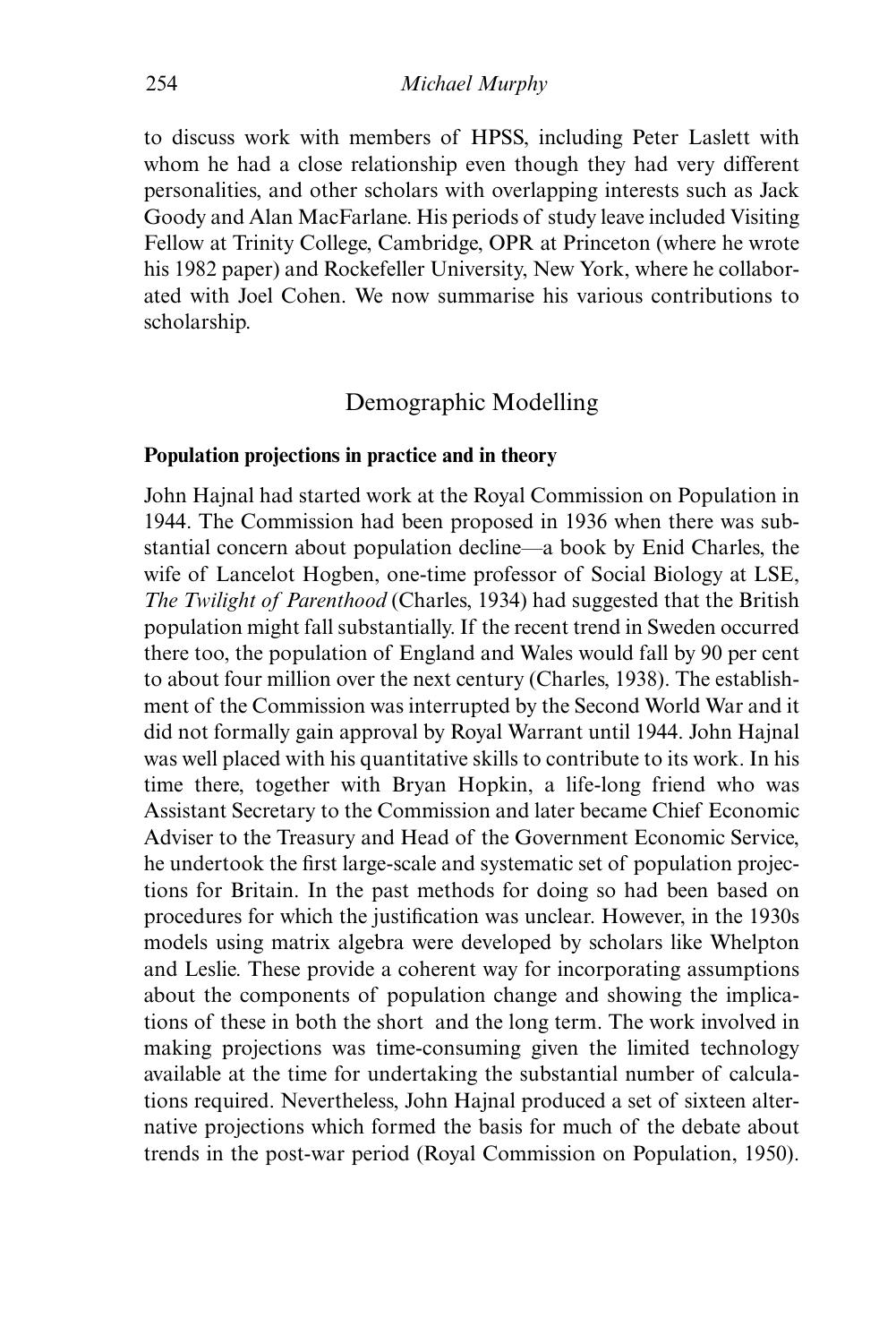These population projections used different combinations of assumptions for fertility, nuptiality and migration (mortality, which was a topic that John Hajnal showed little interest in, received less attention).

Fertility was assumed to depend on marital status, age and time married. This model, with a particular emphasis on marriage as a key variable, was therefore more complex than ones often used today (a similar approach incorporating marriage explicitly was adopted in British official population projections in the 1960s, but was abandoned when the projections were found to be of poor quality). The alternative assumptions covered what were regarded as a range of plausible scenarios. There was no preferred (or 'central') projection identified. The projections were produced for a 100-year horizon starting from a base population of 48.2 million in 1947. For 2007, the GB projected population values ranged from 39.8 to 57.0 million. The actual 2007 official estimate turned out to be 59.2 million. Thus the projections that were made underestimated population growth in the rest of the century for reasons relating to each of the determinants of population change—fertility, migration and mortality:

- 1. the reversal of the long-term decline in fertility of earlier decades and the emergence of the so-called post-war 'baby boom' was unexpected;
- 2. there was a change in international migration whereby Britain ceased to be a net exporter of people mainly to the Commonwealth and became a net importer of people from parts of the same area; and
- 3. mortality improved more than anticipated, leading to greater than expected numbers of older people.

However, the importance of this work was in developing a coherent framework for discussion about future scenarios rather than its accuracy (all projections will turn out to be wrong), a point John Hajnal was to elaborate in his later 1955 paper.

Hajnal's work showed that some of the more alarmist projections of the pre-war period, such as by Enid Charles, were based on implausible, over-simplified models and that it was highly unlikely that there would be rapid population decline. In fact, population started to increase during the 1950s as fertility increased from the mid-1930s low point of 1.72 in 1933 to a maximum value of the total fertility rate (TFR) of 2.93 children per woman in England and Wales in 1964—although, as discussed later in the section on population models, John Hajnal would have been sceptical of this most conventional and widely used measure as a reliable indicator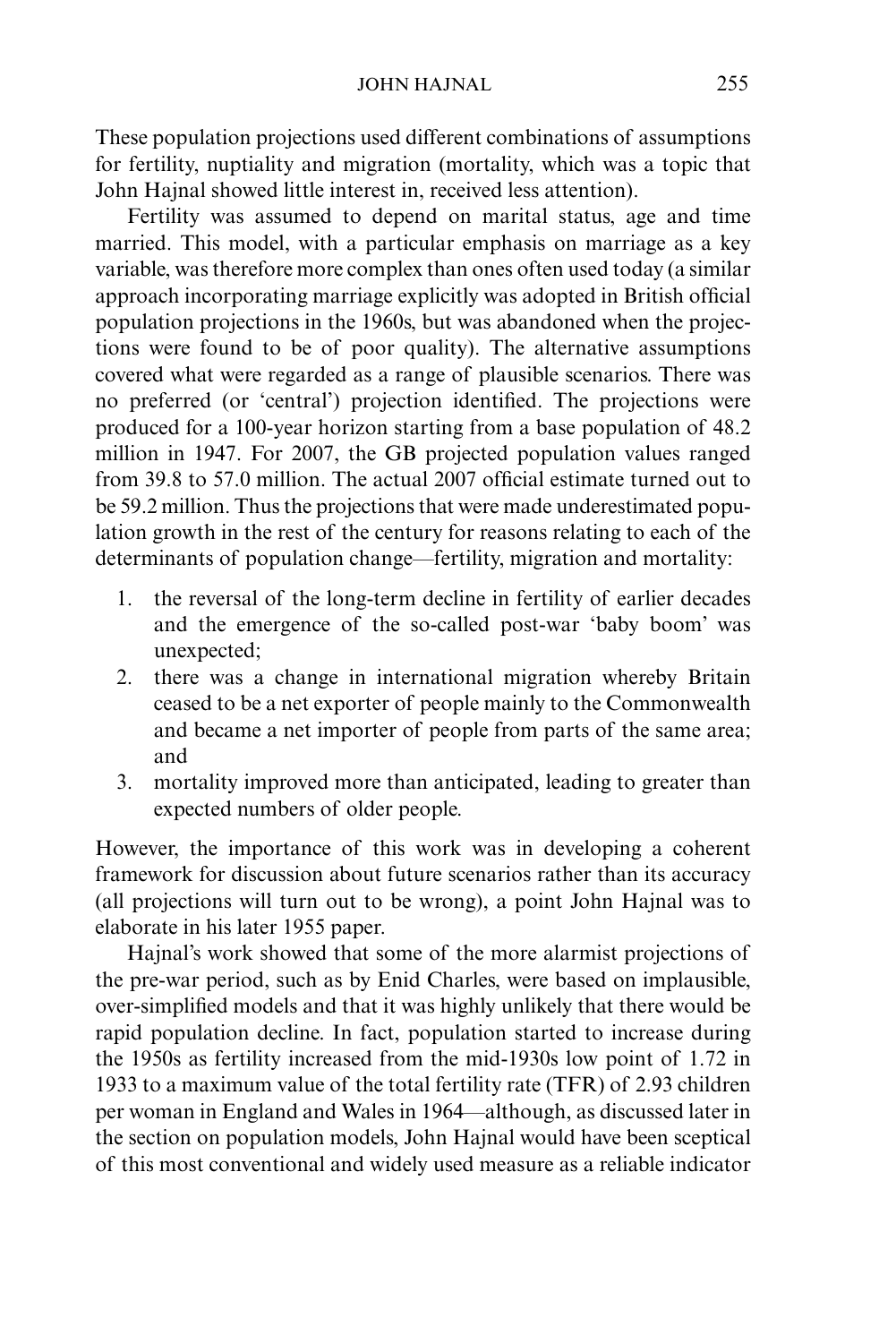of the 'level of fertility'. However, the fact that there was a substantial rise in fertility in many developed countries in the post-war period was not in dispute. The issue of over-population had not yet become a topic of interest and indeed many saw population growth as a positive trend in contrast to the conditions of the pre-war depression years. Public and policy interest waned, only to reappear a decade later when the implications of rapidly growing populations in both developed and developing countries became a topic of major concern, but by that stage John Hajnal had moved on to other interests.

# **Population projections in theory**

John Hajnal had been directly involved in the production of the first major set of 'modern' population projections in Britain. The methods used directly modelled the demographic processes by which populations change—births, deaths and migration—so permitting use of specialised insight and experience of the individual components and allowing the relative importance of these factors to be assessed. However, that work also made John Hajnal sceptical about over-extending the limits of forecasting. He presented a paper entitled 'The prospect for population forecasts' at the 1954 World Population Conference in Rome, which was published in the proceedings of the conference and an expanded version in 1955 in the *Journal of the American Statistical Association* (*JASA*). Hajnal's main arguments were: '(1) that population projections in the future as in the past will often be fairly wide of the mark—as often as simple guesses would be; (2) that, nevertheless, the frequent preparation of projections will continue; (3) that a projection can be useful as a piece of analysis even if its accuracy is low; (4) that simple, unpretentious short term projections should be used to meet most practical needs for population forecasts; (5) that greater flexibility and variety in techniques for projecting births need to be developed'. He finished by stating 'If there is a general lesson to be drawn from all this, it is, I think, first that as little forecasting as possible should be done, and second that, if a forecast . . . is undertaken, it should involve less computation and more cogitation than has generally been applied. Forecasts should flow from the analysis of the past. Anyone who has not bothered with analysis should not forecast. The labor spent in doing elaborate projections on a variety of assumptions by a ready-made technique would often be much better employed in a study of the past. Out of such study may occasionally come important insights about unexpected possibilities in the future' (Hajnal, 1955, p. 321).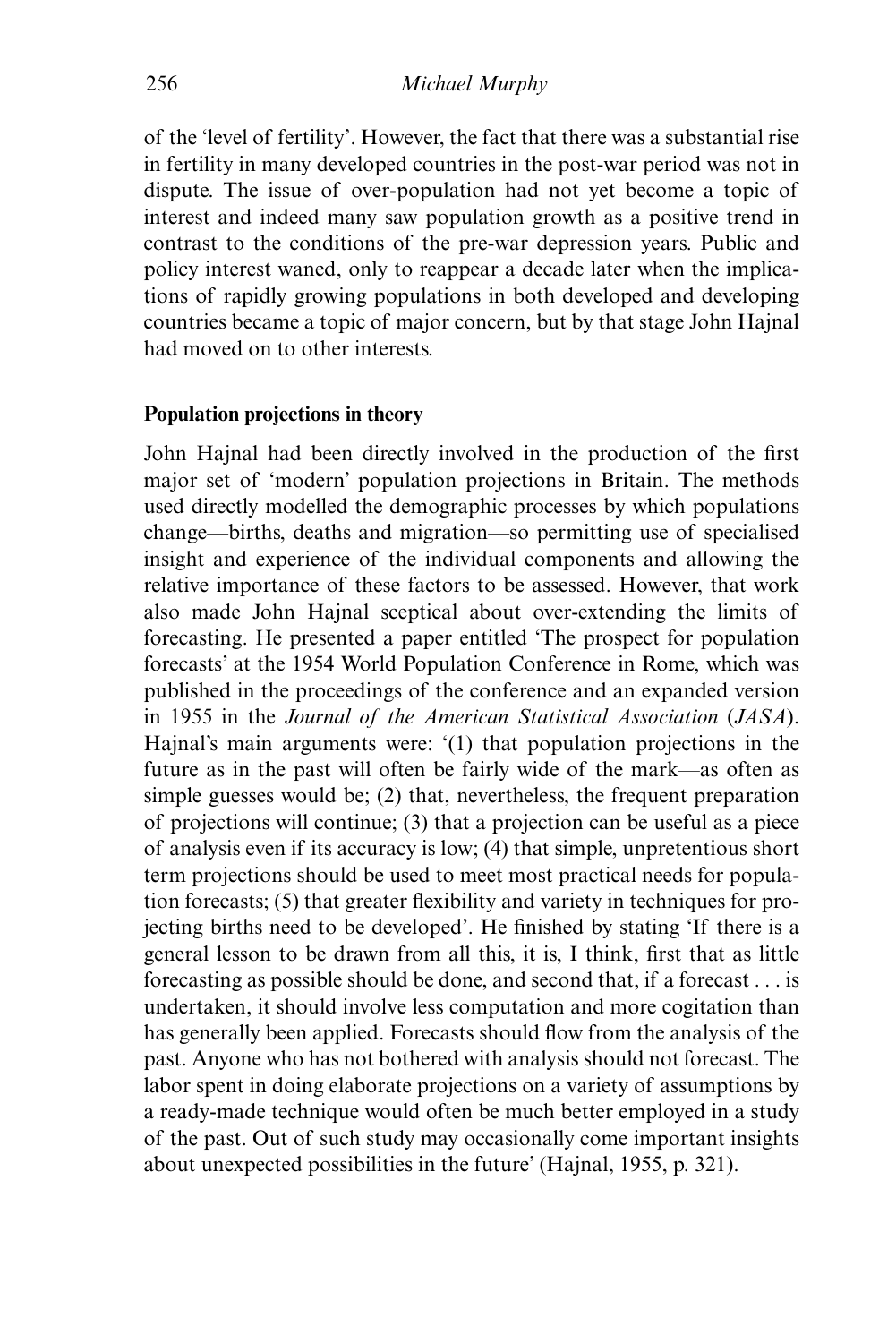Unlike his earlier empirical work, this was a reflection on his own and others' work in the area. The statement about the relative importance of cogitation and computation resonated with Louis Henry with whom John Hajnal corresponded following publication of the paper. Henry wrote to Hajnal on 29 December 1955 that since understanding of demographic phenomena 'could result only from the study of the past, I believe, as you do, that one should spend more time on that study than on computing complicated projections or forecasts. Yet I am not sure that these long and apparently unprofitable studies are always well regarded; the quest for profitability remains very strong and I fear that the desire for immediate apparent usefulness may often cause people to prefer a deluge of supposedly precise calculations to a slow elaboration of methods capable of improving actual effectiveness—but only later' (Rosental, 2003, pp. 103–4). These conclusions were later endorsed by Paul Demeny (2004) in his commentary on the courageous production of population projections for the next three centuries by the UN. However, while this measured approach has been endorsed by such perceptive analysts, the recent UN projections have been based on Bayesian statistical methods using more specialised and complex methods than hitherto (Raftery *et al*., 2012).

#### **Demographic methods**

The relationship between period and cohort indicators of demographic variables has become a topic of particular importance in recent decades with very low levels of period fertility experienced in many countries, and TFR values of below 1.3 children per woman common in the 1990s (Billari and Kohler, 2004). If 100 women have only about 60 surviving daughters on average, then in the long term and in the absence of in-migration the population would fall by about 40 per cent each generation. Period measures such as TFR have been historically volatile and they might not be the best indicator of long-term patterns. John Hajnal was the first demographer to investigate this issue in detail, introducing ideas of postponement and anticipation of fertility which can affect such period indices. In his 1947 *Population Studies* article he analysed the sharp fluctuations in period rates that had occurred in developed countries in the 1930s and early 1940s drawing especially on the patterns in Germany in the 1930s. Couples had the ability to alter the timing of their births and so 'a change in the rate at which people are having children in a given year [could] no longer be taken as an indication of a change in the number of children they [would] bear altogether in the course of their reproductive lives'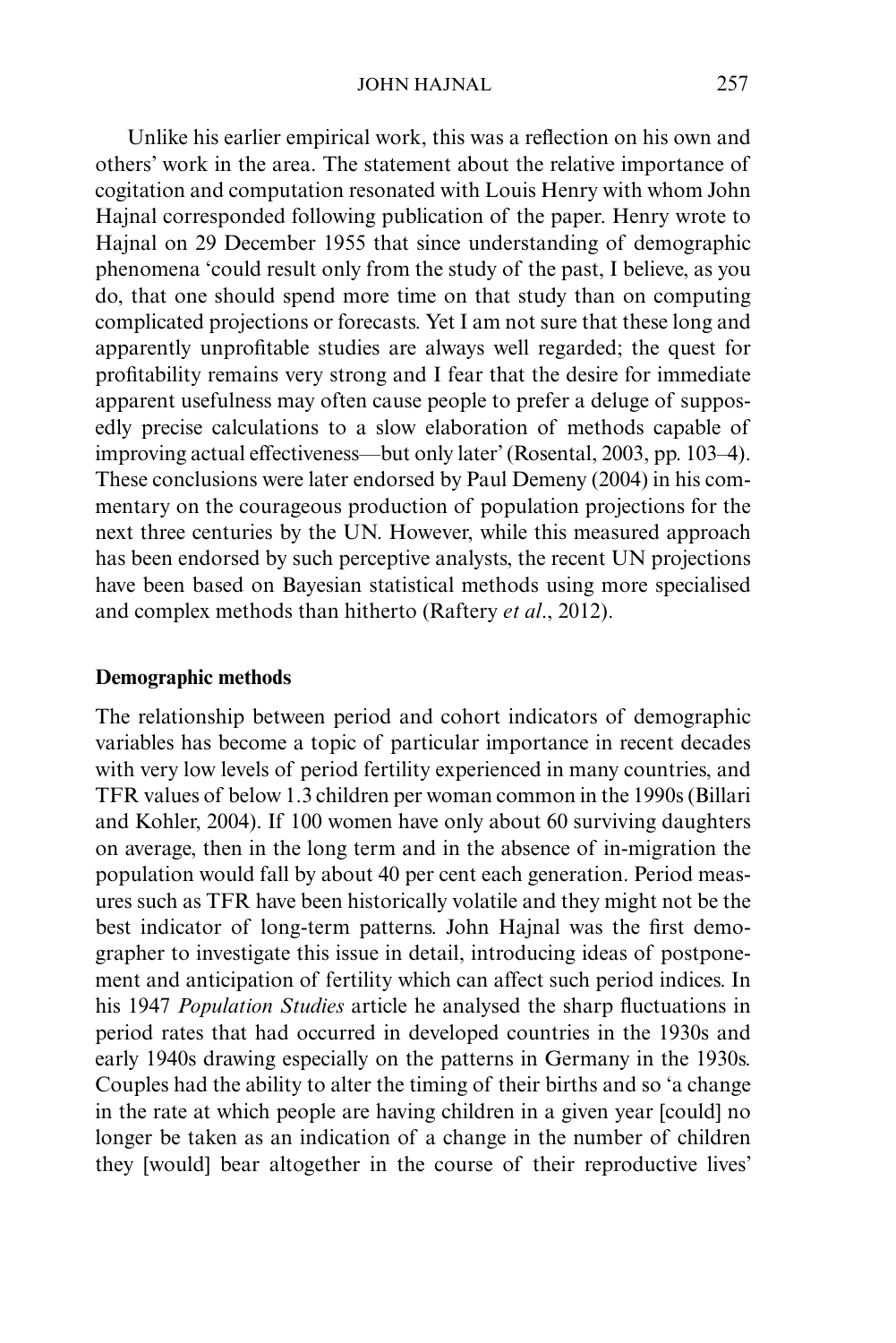(Hajnal, 1947, p. 143). He concluded that 'demographic analysis in future must study changes in the number of children born over the whole of their married lives to successive cohorts of marriages and relate yearly fertility rates to the number already born to the marriages in question' (Hajnal, 1947, p. 153)—he noted that this would also hold for birth cohorts, but that availability of data in practice restricted analysis to married couples. He was clear that the issue was conceptual rather than one that more sophisticated measures could address: 'It is, however, clear that no more complicated calculation will take the place of the net reproduction rate, which, according to the view now common, is the index of the prospects of population growth. For, if the argument of this paper is sound, it follows that the question "To what extent is the population replacing itself according to the rates of this year?" is a futile question' (Hajnal, 1947, p. 162). With regret, it must be noted that 'replacement rates' based in period measures are still widely cited by both national and international statistical agencies.

This is not to say that the Royal Commission work of John Hajnal and colleagues was greeted with universal acclaim. In a discussion meeting of the Institute of Actuaries in 1950, Bernard Benjamin, later professor of Actuarial Studies at City University, London, opened his remarks by stating that 'it was easy to criticize destructively a report based upon so many shades of opinion, a report whose compilers had been handicapped by having to draw less upon fact than upon speculation' (Benjamin *et al*., 1950, p. 38), but even he was positive about the work of John Hajnal:

For example, temporary postponement of births during an unemployment crisis might not seriously affect ultimate family size but it would upset 'reproduction rates'. Hajnal (*Population Studies*, 1947, 1, 150) quoted the experience of Germany after the Nazis came to power 'that the rates of those (marriages contracted before the dictatorship) who had postponed births to make up rose more than the fertility rates of those who had not' showing that 'family size changes fairly slowly'. Hajnal, dealing in the same article with the stability of family size, put an important point.

 To establish that changes in fertility rates are not necessarily an indication of changes in family size it is not necessary to have any very extravagant idea as to the extent to which the number of children is planned and foreseen. It is not necessary to assume that all married couples begin their married life with a fixed idea (afterwards invariable) as to the number of children they want, that they are all completely successful in having this number of children, no less and no more, and in 'postponing' and 'anticipating' childbearing exactly when they wish. (Benjamin *et al*., 1950, pp. 41–2)

The 1947 paper introduced a range of ideas that form the basis for much later work, including the relationship of period and cohort meas-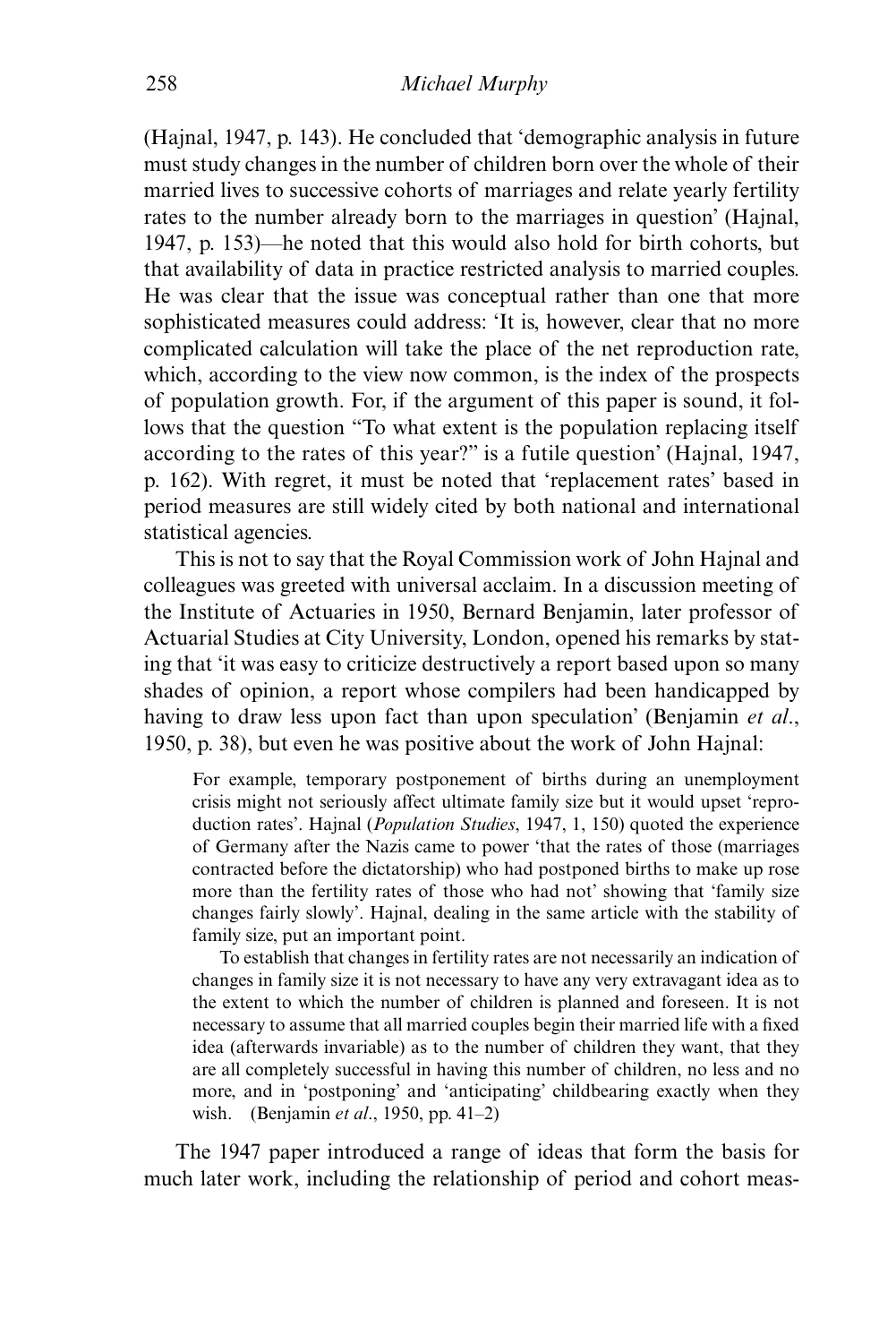#### JOHN HAJNAL 259

ures, the need for standardisation for previous marriage and childbearing (by use of marital status and parity-specific indices), the distinction between fixed and moving targets, and the complications that would be likely to arise as couples gained more control over their fertility which would need new approaches moving beyond the 'natural fertility' model where couples were assumed not to alter their behaviour in the light of previous fertility experience. This work has been taken forward by perceptive scholars such as Ryder (1964), Bongaarts and Feeney (2008) and Ní Bhrolcháin (1992).

#### **Standardisation**

In addition to his work on projections, John Hajnal was particularly concerned with formal modelling of fertility and, in particular, marriage processes. He did work concerned with the two-sex problem (Hajnal, 1948). Models involving one group are relatively straightforward but once the cooperating and competing interests of two or more groups have to be taken into account, the technical problems become formidable and in some cases intractable without specific and sometimes arbitrary assumptions. However, the practical application of such models has been limited, in part because the detailed data required for both men and women were rarely available.

On the other hand, he developed a new simple measure of nuptiality that is still widely used in demography. He formulated the key idea of a singulate mean age at marriage (SMAM: Hajnal, 1953*a*). The idea behind this was straightforward in retrospect. The average number of years spent before marriage (i.e. in the single state) by a group of people who eventually marry is simply equal to the mean age at first marriage of that group. In practice calculations are usually based on women between the ages where the great majority of first marriages take place, typically 15 to 50. Therefore it is possible to derive estimates of the mean age at marriage in societies where there may be information about the cross-sectional marriage status of the population by age from diverse sources such censuses or tax rolls, even if no explicit information is collected about age at marriage itself (although some assumptions are required). As with much of his other work, John Hajnal used data from a range of countries to show how the indicator can elucidate marriage patterns in his article on the marriage boom in *Population Index* (Hajnal, 1953*b*). In this paper he shows that crude marriage rates and proportions single are inadequate for making useful cross-national comparisons, and SMAMs were used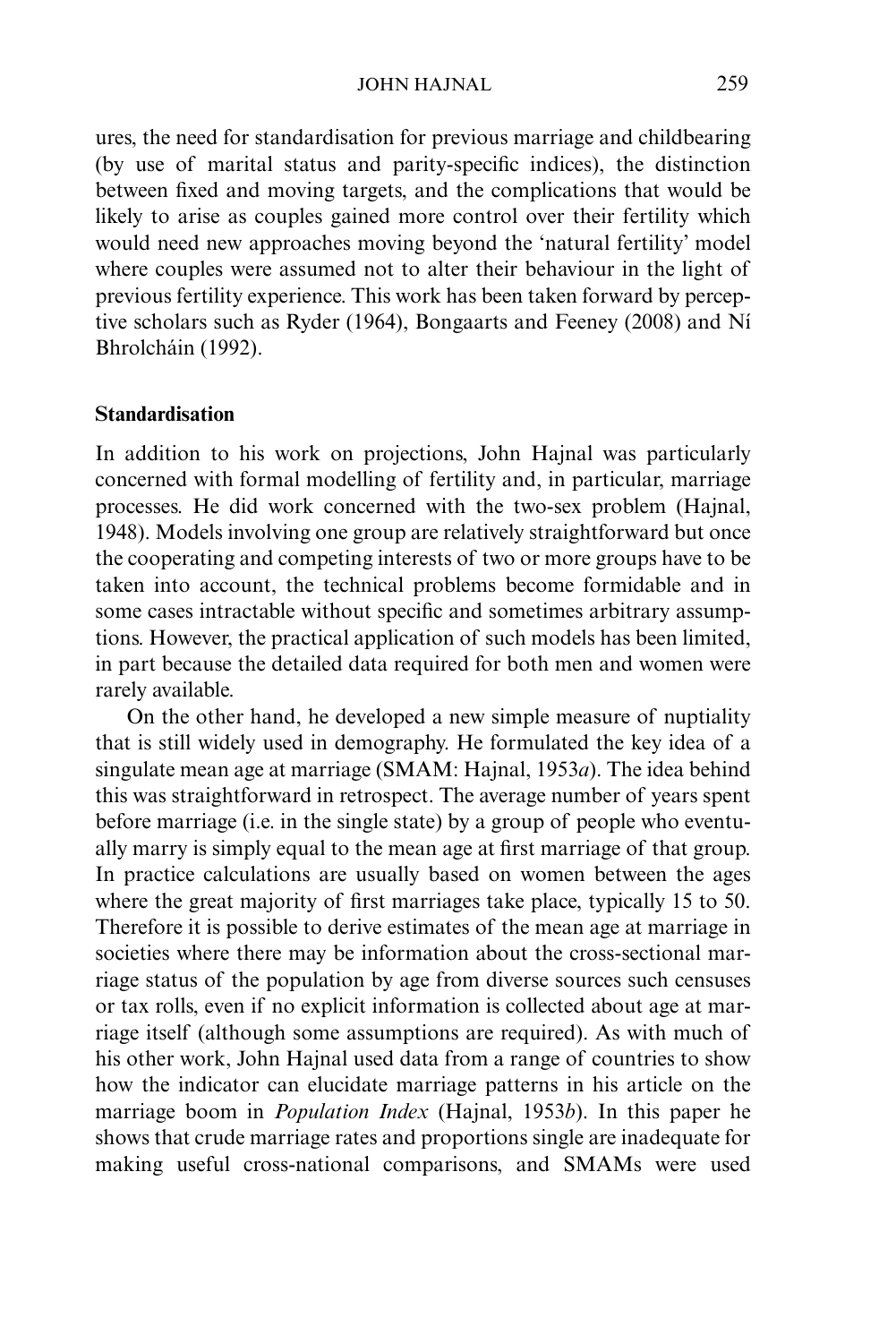extensively in discussing the results. SMAM remains a key global demographic indicator: the *World Fertility Report 2009* contains data on the singulate mean age at marriage for 190 countries or areas with the total population of 100,000 or more inhabitants in 2009 for three reference dates where available (United Nations, 2011). It has also been widely used with historic census data to elucidate research questions, for example by Woods and Hinde (1985) and Wrigley (1994).

The series of Royal Commission reports and associated academic papers were landmarks in both the development of new methods and in setting out clearly the context and options for future population growth. However, John Hajnal followed his own advice in his 1955 *JASA* paper and looked for insight from the past, where he was to achieve his greatest prominence.

# Historical Demography

John Hajnal's most influential work was the chapter 'European marriage patterns in perspective' in the 1965 volume *Population in History* (Hajnal, 1965). He identified a clear discontinuity in marriage patterns in Europe in the period before 1900 (the latest date included) between those living on either side of an imaginary line connecting St Petersburg (Leningrad at the time of publication) and Trieste. With his innate modesty John Hajnal would be unlikely to characterise it as such, but it is now generally referred to as the 'Hajnal line'. It remains a key organising concept in social and demographic history as evidenced by a recent book *Marriage and the Family in Eurasia: Perspectives on the Hajnal Hypothesis* (Engelen and Wolf, 2005) and a special edition of the *Journal of Comparative Family Studies* (Brădățan, 2012).

John Hajnal was familiar with living arrangements in much of Europe, especially Central Eastern Europe, given his Hungarian background. There had been earlier work on family forms in historic Europe, especially the work of Frédéric Le Play (1855). This had led to discussion about the so-called stem family system in Europe and the extent to which it varied across the Continent. However, detailed analysis of European patterns was lacking and it was not until 1965 that John Hajnal produced the seminal paper bringing together information on the distribution of marriage patterns across the Continent drawing on a wide variety of statistical and non-statistical sources. He argued that there was a clear distinction between Eastern and Western Europe (although he uses the term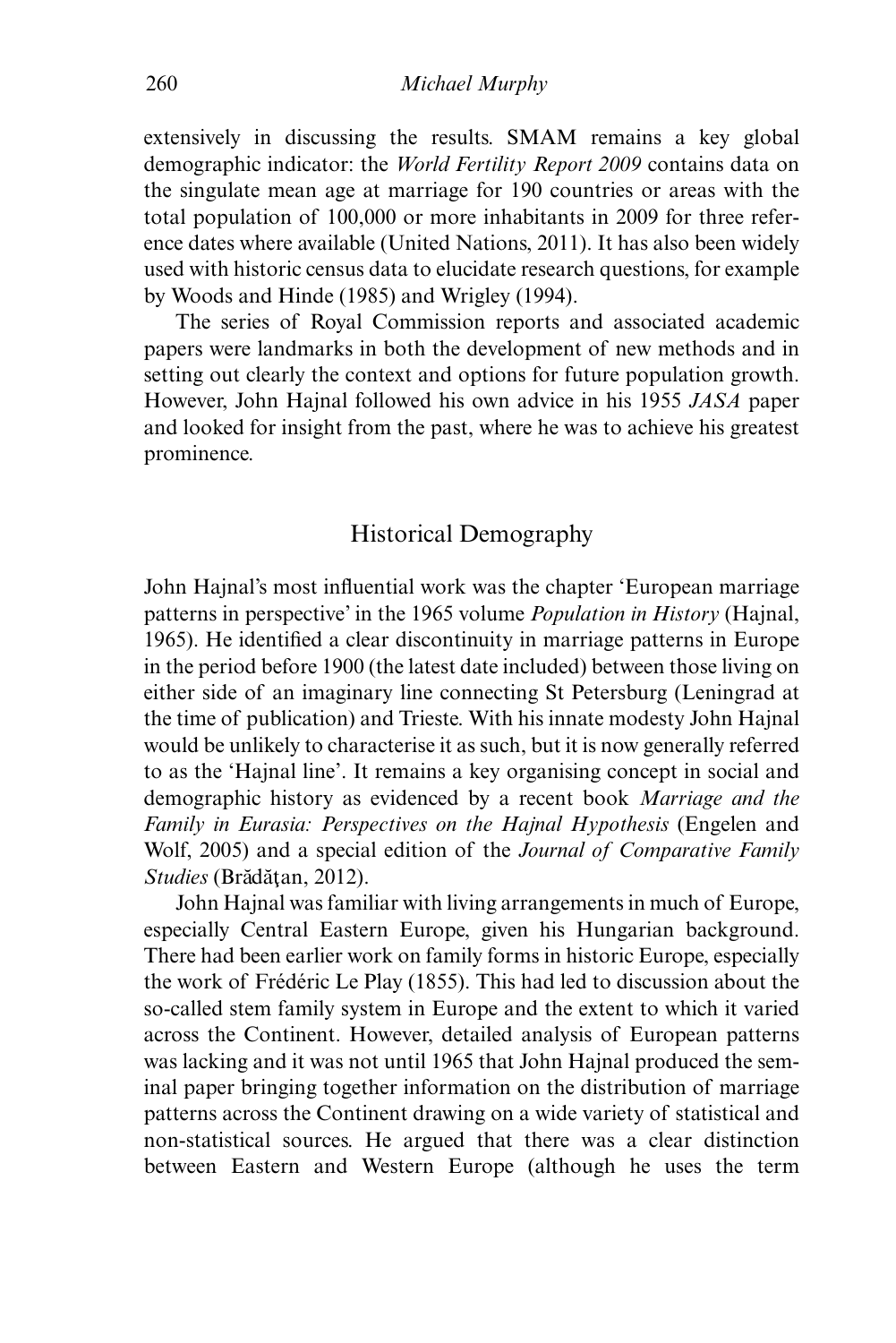'European' to refer to what is now usually called the Western or sometimes Northwest European marriage pattern). The Western marriage pattern was characterised by relatively late age at marriage, an average age of first marriage for women about 23 and 26 for men with spouses relatively close in age; high fractions, 10–20 per cent, remained unmarried; and marriage involved the establishment of an independent household by the young married couple. Eastern Europe was characterised by higher proportions marrying and at earlier ages, with large residential groups, typically involving multiple generations, and higher fertility being offset by higher mortality. Although non-European evidence was sparse, Hajnal reviewed the available studies on marriage patterns in other societies and concluded that the West European marriage system appeared to be unique. As a result, only about half of all women aged 15 to 50 years of age were currently married in the West compared with about 70 per cent in the East.

The Western European pattern of late and non-universal marriage was crucial for population growth since it restricted fertility, given that the great majority of births in most countries occurred in wedlock (although very shortly after in many cases). Late marriage therefore had a very substantial impact on overall fertility levels.

Subsequent research has identified some exceptions to this simple pattern and shown that variations exist within each area, but the central conclusion that there are substantially different patterns in these two broadly distinct regions in Europe is not challenged. The relevance of the findings and research agenda remain undiminished in the light of subsequent research (for example, van Zanden and de Moor, 2010). Consequently, the debate moved on to the interpretation of these findings. While the data presented referred mainly to the sixteenth to late nineteenth centuries, the question of provenance remained unclear. Was the pattern of long standing or one that had arisen more recently? Was the pattern common to all groups in society, or did it vary by social status? Were gender relations substantially different in Western and Eastern Europe? A second set of questions related to the wider implications of these findings. Was it coincidence that early industrialisation occurred in these Northwestern European countries, or did their apparently unique marriage patterns play a role? These issues were identified as topics for further research in the paper and they have been vigorously debated since.

While not the only source of information on historical social structure, this work provides a framework both for more localised studies and for debating wider socio-economic trends. John Hajnal's work on the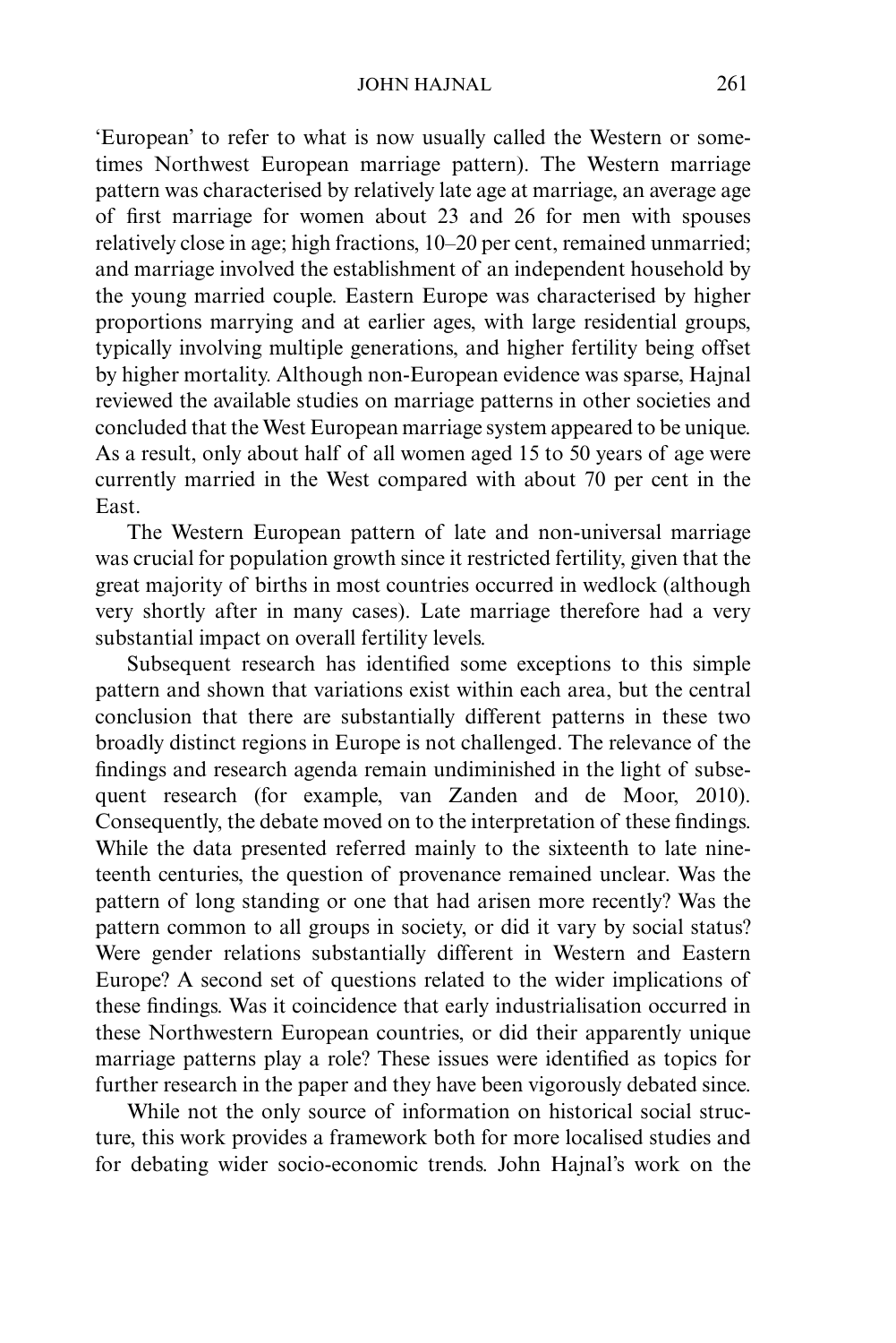European Marriage Pattern was influential with social scientists in other disciplines such as Jack Goody and Alan MacFarlane (Goody, 1983; MacFarlane, 1976). In a sequel article, 'Two kinds of preindustrial household formation system',<sup>1</sup> in *Population and Development Review* (*PDR*: Hajnal, 1982), he narrowed the Western component to Scandinavia, Britain, Iceland and parts of France and Germany where the data were both more complete and more consistent with the formal rules for household formation he set out, but the disciplinary perspective broadened. His interest in the life-cycle of servants and its link with marriage age was especially important from a social structural as well as demographic perspective. He also broadened the comparator areas to include India and China, in particular using 1951 Indian Census data extensively. While the 1965 paper had considered household formation, marriage has been the main focus, although in those periods they were intimately related of course. The 1965 paper had concentrated mainly on presentation of findings, but it was underpinned by a Malthusian framework, whereby the gatekeeper to marriage was the ability of the young couple to establish an independent livelihood which might require, for example, inheritance or gaining control of a family farm. However, marriage was not the only factor involved in household formation and he set out two kinds of household formation systems that differed along three main axes with stylised rules of normal household formation behaviour. These were referred to as the Northwest European simple household and joint household systems respectively. Their characteristics were as follows:

| Northwest European simple<br>household system                                                       | Joint household systems                                                                                                                                                                                                                             |
|-----------------------------------------------------------------------------------------------------|-----------------------------------------------------------------------------------------------------------------------------------------------------------------------------------------------------------------------------------------------------|
| Late marriage for both sexes                                                                        | Earlier marriage for men and rather early<br>marriage for women                                                                                                                                                                                     |
| After marriage a couple are in charge.<br>of their household (the husband is head<br>of household). | A young married couple often start life<br>together in a household of which an<br>older couple or a formerly married<br>older person continues to be head.<br>Usually the young wife joins her husband<br>in the household of which he is a member. |
| Before marriage young people often<br>circulate between households as servants.                     | Households with several married couples<br>may split to form two or more households,<br>each containing one or more couples.                                                                                                                        |

Source: based on Hajnal (1982), p. 452.

1This paper is often cited under the title 'Household formation patterns in historical perspective'.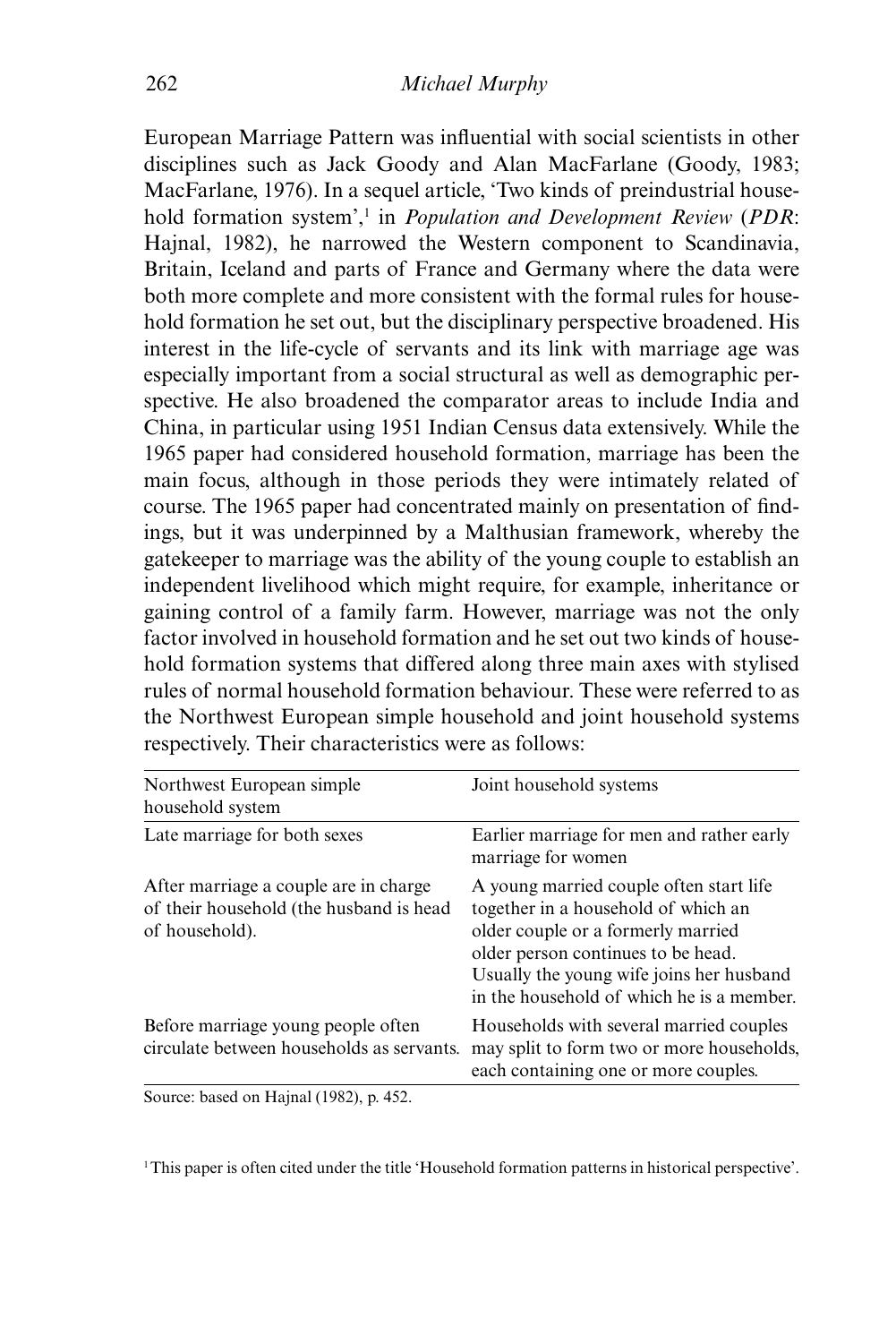He showed that these rules could explain the main differences in household size and structure between these major regions, while also emphasising that Northwest Europe was distinct not only from Eastern Europe but also other parts of the world for which information was available.

Only one area, his 1965 tentative conclusion that the Western European marriage pattern emerged relatively late, possibly around the sixteenth century, has been seriously challenged (Smith, 1983), although even here in his 1982 article he had already downplayed this earlier suggestion. He argued there that these rules were unlikely to have emerged in the sixteenth century and that fragmentary evidence suggested that the rules were in operation for many centuries earlier.

## Statistical Methods

His 1960 paper in the *Journal of the Royal Statistical Society* (*JRSS*) on the probability of incestuous marriages owing to artificial insemination (i.e. a couple could unknowingly have a common father who was an artificial insemination donor) marked a shift in emphasis from the core demographic topics John Hajnal had been concerned with previously (Hajnal, 1960). The paper was a probabilistic analysis using approaches from statistical genetics. This shift was also evident in his later paper in *Proceedings of the Royal Society B* (Hajnal *et al*., 1963) which extended earlier work on consanguinity to the case of overlapping generations by making random mating between a man and a woman depend on the interval between their dates of birth. A theoretical model is developed which is compared with observed values. The paper was one in a volume based on a discussion meeting at the Royal Society concerned with the interface of demography and biology, and included contributions from the major scholars in demography at the time, including Louis Henry, David Glass, Ronald Freedman, Bill Brass and Frank Notestein. By this time, Hajnal was also well regarded as a mainstream probabilist since he had been invited to join the editorial board of the *Journal of Applied Probability* in 1964. His work in later years was concerned in particular with inhomogeneous Markov chains, where he made a number of substantial contributions summarised in Seneta (2013). He published relatively little of a purely mathematical nature: only about eight papers in total, almost all as sole author.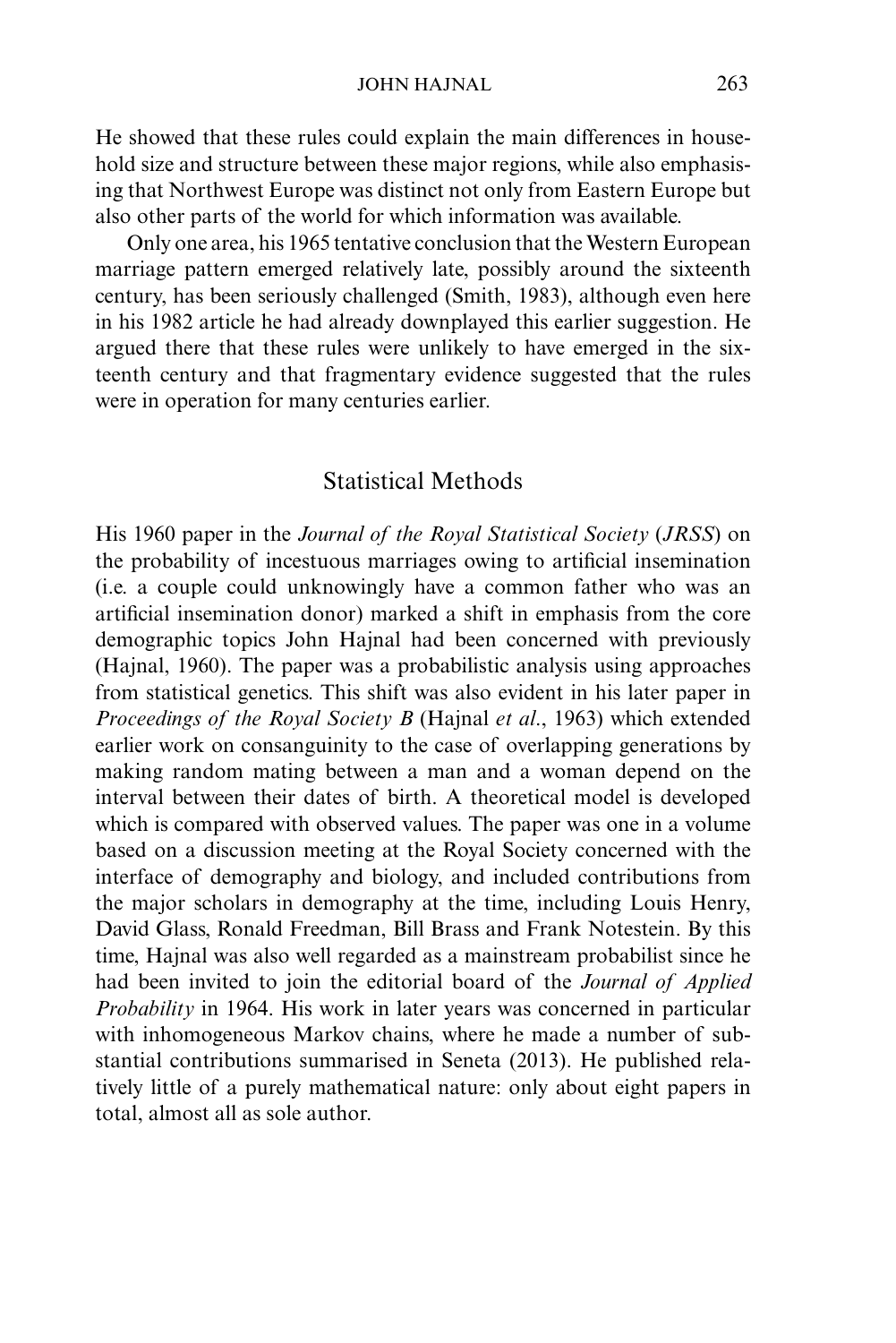## Public Policy

John Hajnal did not play a substantial part in public affairs, but he was particularly concerned with education. He obtained a fellowship from the Nuffield Foundation in 1968 to write a book on reforms of the sixth form and university undergraduate curricula. He believed passionately that the UK's 'A-level' system which restricted the long-term choice of students from around age 14 to a narrow set of options was wrong and that they should have a broader education and only specialise later. It may be that he was conscious that he would have preferred to take a subject like mathematics at university rather than classics. In the event, he was able to draw on his extensive knowledge on the organisation of schools and universities in a number of countries. He argued that the English system in contrast to those in Scotland, USA and Continental Europe led to students who fail to have both literate and numeric skills. The result was a short book *The Student Trap*, published by Penguin (Hajnal, 1971).

# Postscript

John Hajnal was fortunate to enter demography at a time when new methods such as those for population projection were only recently developed and there was considerable scope for imaginative use in applications. He was possibly less fortunate in that much of his work was based on a topic of high importance and interest at the time, namely that of marriage. Marriage is not only important in itself as a demographic variable, but the strong association between fertility and marriage meant that it was the key variable for attempting to understand changing patterns of fertility. The great majority of childbearing in England had taken place within marriage and marriage was frequently followed very shortly by birth so marriage retained a direct role in determining population change. Most of the contemporary information that was used for analysis was derived from vital registration data and censuses, which only collected information about married women's experience. Indeed little demographic information had been collected since the 1911 Census of England and Wales and even basic information such as age of mother had only started to be collected in vital registration since 1938. Therefore scholars of this time had to use these published data, but within two decades much more information started to become available from other sources, particularly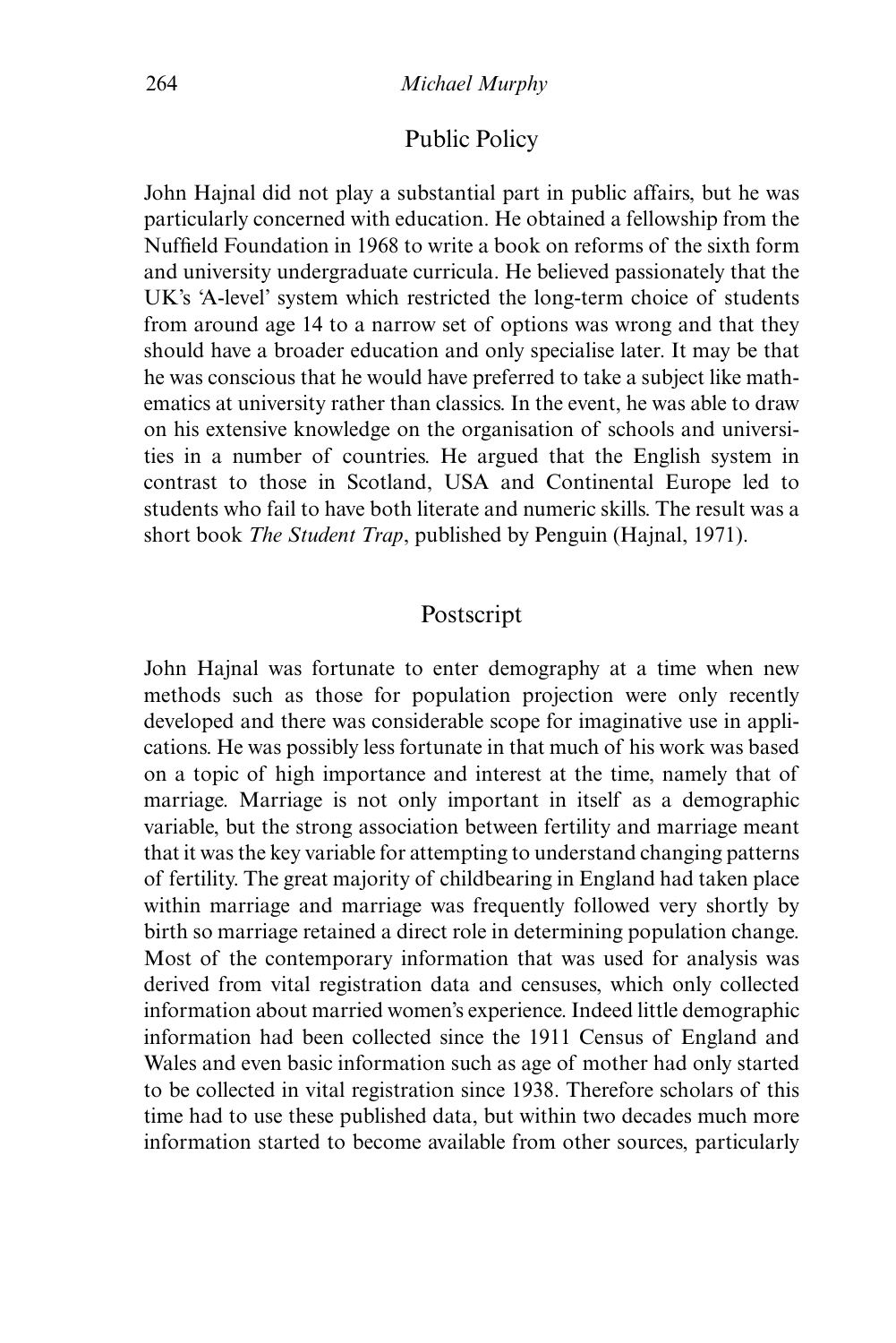social surveys for contemporary populations and record linkage studies of historical populations. The focus of analysis tended to move towards statistical modelling of survey data rather than the analysis of census and vital registration tabulations. The focus of policy and substantive interest, unsurprisingly, turned toward the measurement and implications of rapid population growth in Third World countries.

John Hajnal's demographic work largely concentrated on marriage. He was to make major contributions to elucidating the role of marriage for historical populations, especially in cross-national context. Work by Hajnal and others emphasised the key role of marriage as a gatekeeper of fertility in the past. The ability to marry was a major restriction on population growth. Late marriage age and high fractions never marrying reduced the number of births a woman expected to have over her lifetime.

However, for a number of reasons the role of marriage became less prominent in contemporary demographic research. Economic restrictions became much less relevant as couples were able to marry when they felt appropriate rather than being subject to external constraints such as having to wait to inherit a family landholding. Childbearing outside marriage became much more common, now accounting for close to 50 per cent of births in England and Wales. While John Hajnal had produced a number of important studies on contemporary marriage published in major journals such as the *American Sociological Review* (Hajnal, 1954*a*, 1954*b*), these have attracted relatively little attention in the last half-century or so, reflecting the changing emphasis in the discipline. In contrast, his 1965 paper on the Hajnal line has been cited 1,741 times (Google scholar as at August 2013); it has been suggested that this is possibly the most highly cited publication in historical demography. His second most cited paper is the 1982 *Population and Development Review* paper, which has over 600 citations.

John Hajnal was not a person who was inclined to push himself into prominence. He did not establish a research group, nor was he highly visible in international statistical or demographic conventions. Some of his best work was contained in the publications of the Royal Commission on Population and thus failed to receive the attention that might have been expected in more mainstream academic outlets. For example, postponement of fertility was later to form a topic of strong interest in the context of the major declines of fertility in countries in the later part of the twentieth century. The roots of technical analyses in this area are usually traced back to influential work by Bongaarts and Feeney (1998). Hajnal's early work was closely related to cohort rather than period approaches to the analysis of fertility, but in this area most work is traced back to the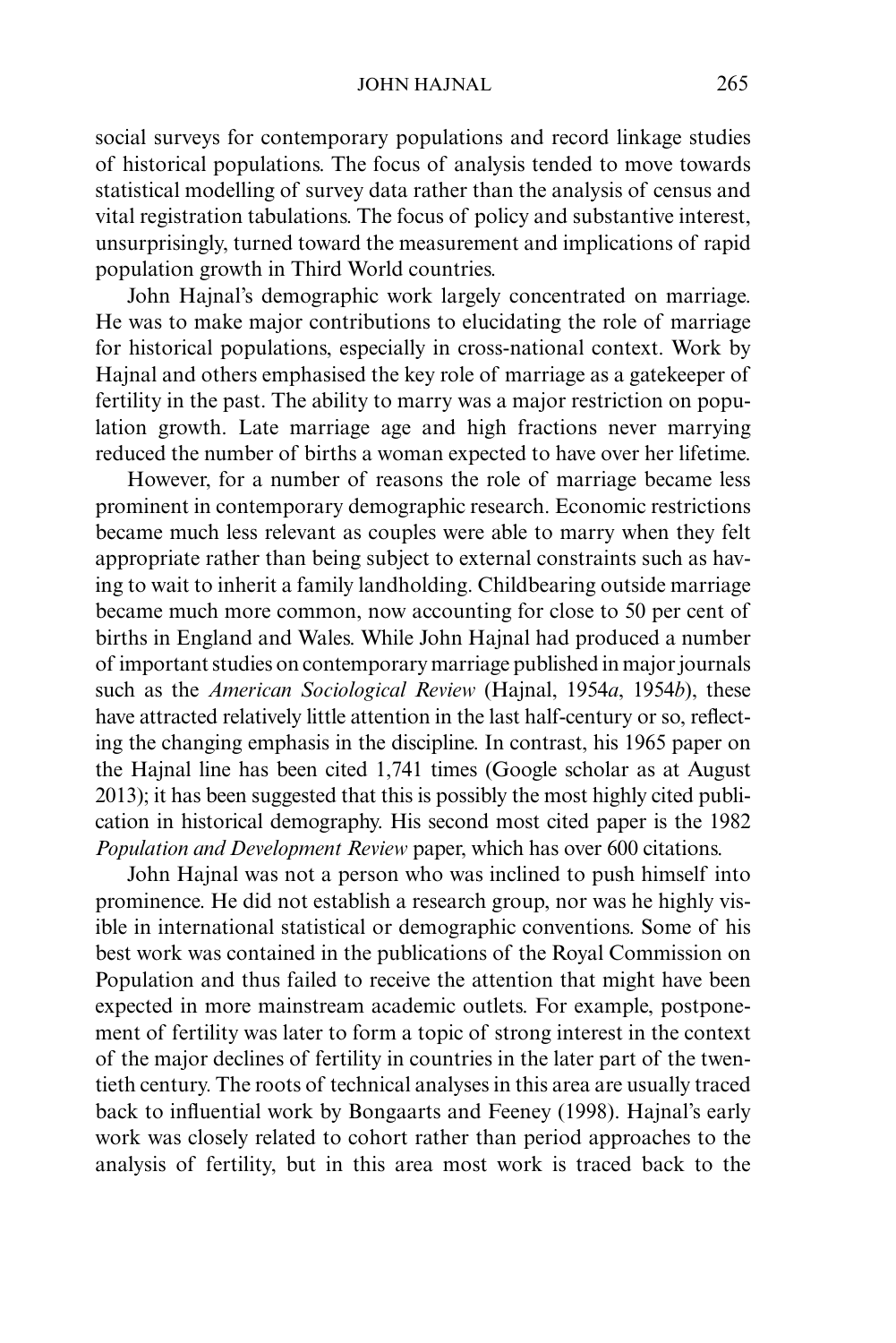important work of Norman Ryder (1964). It is perhaps not surprising that Hajnal's work on postponement failed to become a major topic of interest in the middle of the twentieth century. At that time, childbearing was getting younger rather than older and so concerns with the implications of changes in timing of births, if any, centred not on postponement but rather the reverse. John Hajnal himself did not follow up much of his early work for the Royal Commission and therefore this work, referred to as 'superb' by Hobcraft (1996, p. 486), tends to be overlooked. There is only a single citation in the major book covering technical demography— *Applied Mathematical Demography* (Keyfitz and Caswell, 2005)—and that to his 1955 paper in the *Journal of the American Statistical Association* on population forecasting. A similar comment can be made about his work on population projections. He was the foremost expert in the area in Britain in the late 1940s, and he wrote the influential and insightful 1955 *JASA* essay reflecting on his experiences. He was capable of lively writing; his comment in that paper that population projections would benefit from a little more cogitation and a little less computation is one that is now widely acknowledged. However, this also was his swan song in this particular area and his interests moved on elsewhere as noted above.

The reputation of his work on historical demography rests substantially on only two papers, one published in 1965 and the other in 1982. In the intervening period, he produced little work in this area even though it had become a major focus of interest. In 1972, a substantial work edited by Peter Laslett with Richard Wall (1972), *Household and Family in Past Time*, included studies from eminent scholars. Many of these had been stimulated by the work of Hajnal, and included in-depth studies on household structures on both sides of the Hajnal line. John Hajnal himself did not appear in the volume, even though attempts were made to encourage him to contribute to such volumes. The reason why he was not involved remains unclear.

John Hajnal was able to make substantial contributions to a number of distinct academic fields. His output was not large but has been enormously influential. The Hajnal line work created interest across a range of disciplines and in a number of areas: after more than half a century it is still widely used as a framework for discussing household structure and change within Europe. Questions that arose included the extent to which the pattern that he identified mainly for the sixteenth to early twentieth centuries, had been a long-standing pattern or had arisen due to social and economic changes such as feudalism. It also provided a potential framework for explaining the diverging development patterns in Eastern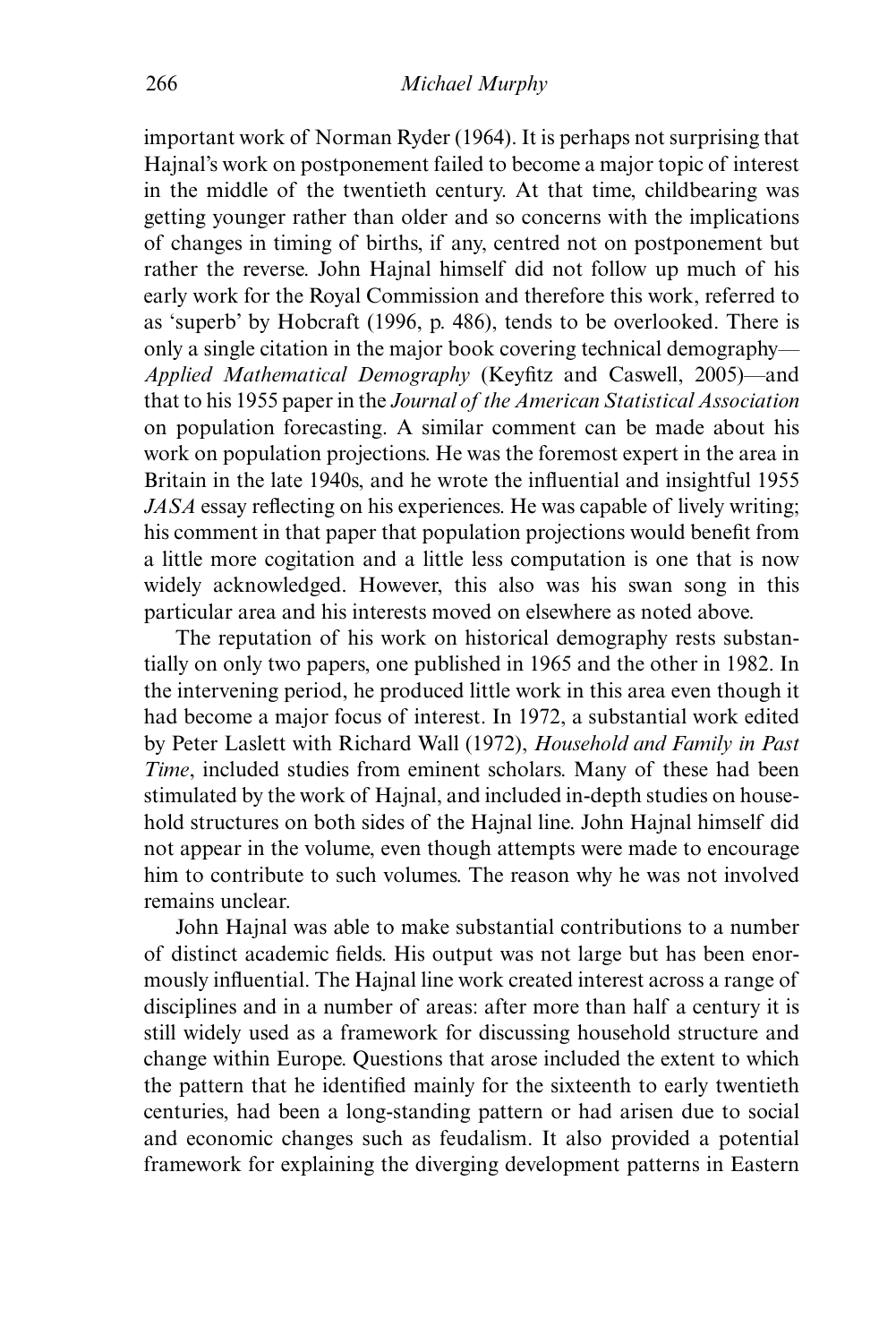and Western Europe. It raised the question of how far the Western (or Northwestern) European marriage pattern was a factor in the emergence of industrial development in that part of the globe.

John Hajnal had a keen interest in ideas but he was not as visible in administrative and scientific organisations as might have been expected for someone of his standing. He did not organise scientific meetings or edit books. He 'went his own way', as his gravestone says. However, he was unfailingly courteous and his work continues to have a major influence on historical demography. He died on 30 November 2008.

> MICHAEL MURPHY *Fellow of the Academy*

*Note*. As the author had only limited interaction with John Hajnal, this memoir relies heavily on contributions from Chris Langford, Richard Smith, Eugene Seneta, Tony Wrigley and members of the Statistics Department at LSE, whose help is gratefully acknowledged. See also the obituaries by Eugene Seneta in the *ISI Newsletter* (Seneta, 2010) and one in the *Jewish Chronicle* of 5 February 2009 <http://www.thejc.com/social/ obituaries/obituary-john-hajnal>.

## References

- Benjamin, B. *et al*. (1950). 'Report of the Royal Commission on Population: abstract of the discussion', *Journal of the Institute of Actuaries*, 76: 38–59.
- Billari, F. C. and Kohler, H. P. (2004). 'Patterns of low and lowest-low fertility in Europe', *Population Studies*, 58: 161–76.
- Bongaarts, J. and Feeney, G (1998). 'On the quantum and tempo of fertility', *Population and Development Review*, 24: 271–91.
- Bongaarts, J. and Feeney, G. (2008). 'Afterthoughts on the mortality tempo effect', in E. Barbi, J. Bongaarts and J. W. Vaupel (eds.), *How Long Do We Live?: Demographic Models and Reflections on Tempo Effects* (Dordrecht), pp. 263–9.
- Brădățan, C. (2012). 'Guest editor comments to Special Issue: Whatever Happened to Hajnal's Line? "East European" Family Patterns, Historical Context and New Developments', *Journal of Comparative Family Studies*, 43: preceding p. 335.
- Charles, E. (1934). *The Twilight of Parenthood: a Biological Study of the Decline of Population Growth* (London).
- Charles, E. (1938). 'The effect of present trends in fertility and mortality upon the future population of Great Britain and upon its age composition', in L. Hogben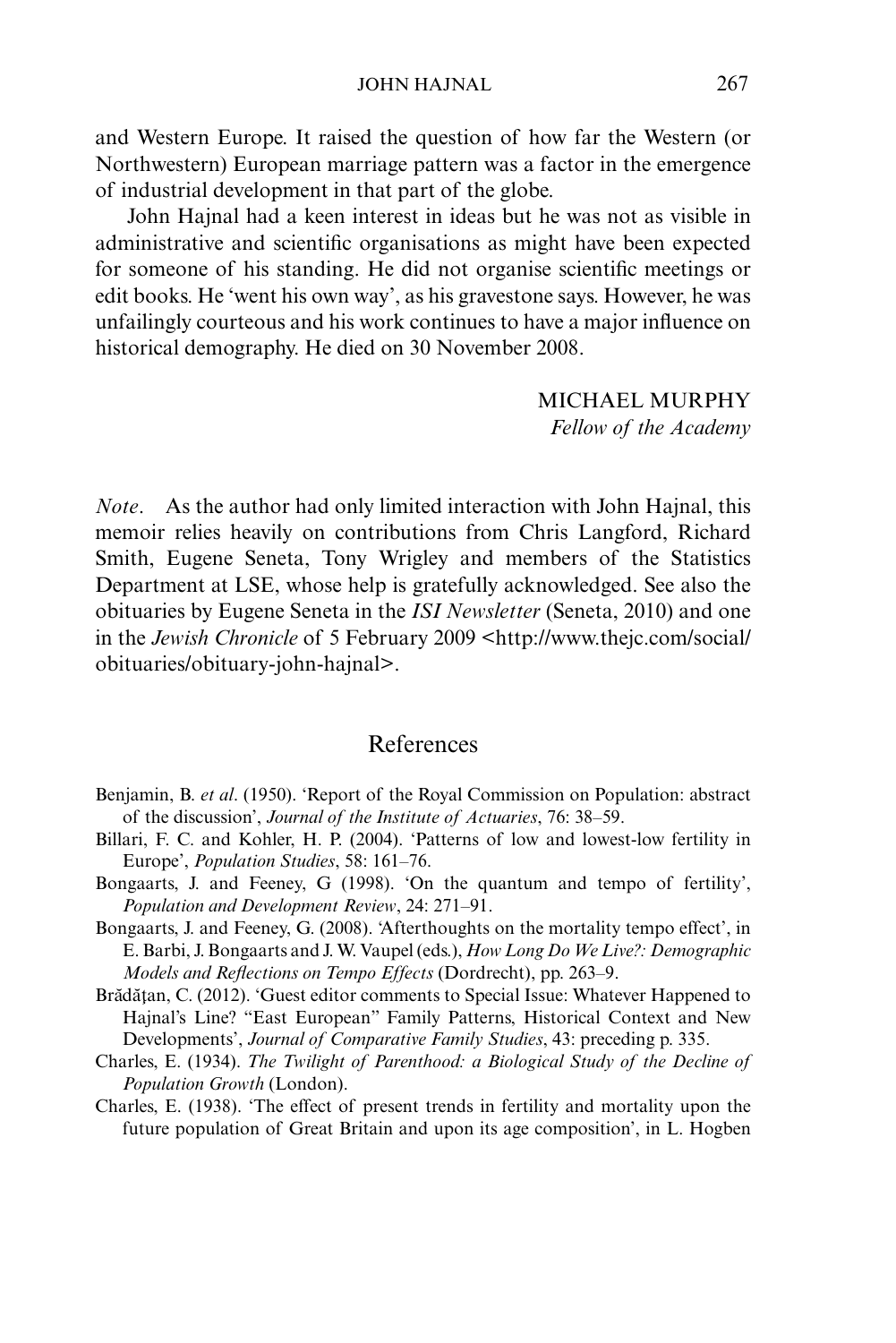(ed.), *Political Arithmetic: a Symposium of Population Studies* (London), pp. 73–105.

- Demeny, P. (2004). 'Population futures for the next three hundred years: soft landing or surprises to come?' *Population and Development Review*, 30: 507–17.
- Engelen, T. and Wolf, A. P. (eds.) (2005). *Marriage and the Family in Eurasia: Perspectives on the Hajnal Hypothesis* (Amsterdam).

Goody, J. (1983). *The Development of the Family and Marriage in Europe* (Cambridge).

- Hajnal, J. (1947). 'The analysis of birth statistics in the light of the recent international recovery of the birth-rate', *Population Studies*, 1: 137–64.
- Hajnal, J. (1948). 'Some comments on Mr Karmel's paper, "The relation between male and female reproduction rates"', *Population Studies*, 2: 352–60.
- Hajnal, J. (1953*a*). 'Age at marriage and proportions marrying', *Population Studies*, 7: 111–36.
- Hajnal, J. (1953*b*). 'The marriage boom', *Population Index*, 9: 80–101.
- Hajnal, J. (1954*a*). 'Analysis of changes in the marriage pattern by economic groups', *American Sociological Review*, 19: 295–302.
- Hajnal, J. (1954*b*). 'Differential changes in marriage patterns', *American Sociological Review*, 19: 148–54.
- Hajnal, J. (1955). 'The prospects of population forecasts', *Journal of the American Statistical Association*, 50: 309–22.
- Hajnal, J. (1960). 'Artificial insemination and the frequency of incestuous marriages', *Journal of the Royal Statistical Society. Series A*, 123: 182–94.
- Hajnal, J. (1965). 'European marriage patterns in perspective', in D. V. Glass and D. E. C. Eversley (eds.), *Population in History: Essays in Historical Demography* (London), pp. 101–43.
- Hajnal, J. (1971). *The Student Trap: a Critique of University and Sixth-form Curricula* (Harmondsworth).
- Hajnal, J. (1982). 'Two kinds of preindustrial household formation system', *Population and Development Review*, 8: 449–94.
- Hajnal, J., Fraccaro, M., Sutter, J. and Smith, C. A. B. (1963). 'Concepts of random mating and the frequency of consanguineous marriages (with discussion)', *Proceedings of the Royal Society. Series B Biological Sciences*, 159: 125–77.
- Hamilton W. D. (1995). *Narrow Roads of Gene Land: the Collected Papers of W. D. Hamilton. Vol.1, Evolution of Social Behaviour* (New York).
- Hobcraft, J. (1996). 'Fertility in England and Wales: a fifty-year perspective', *Population Studies*, 50: 485–524.
- Keyfitz, N. and Caswell, H. (2005). *Applied Mathematical Demography* (third edition) (Dordrecht).
- Langford, C. M. (1976). *Birth Control Practice and Marital Fertility in Great Britain: a Report on a Survey Carried Out in 1967–68* (London).
- Langford, C. M. (1988). *The Population Investigation Committee: a Concise History to Mark its Fiftieth Anniversary* (London).
- Laslett, P. (1965). *The World We Have Lost* (London).
- Laslett, P. and Wall, R. (1972). *Household and Family in Past Time* (Cambridge).
- Le Play, F. (1855). *Les Ouvriers européens*, 1st edition, 1 volume in folio, 1855; 2nd edition, 6 volumes (1877–9) (Tours).